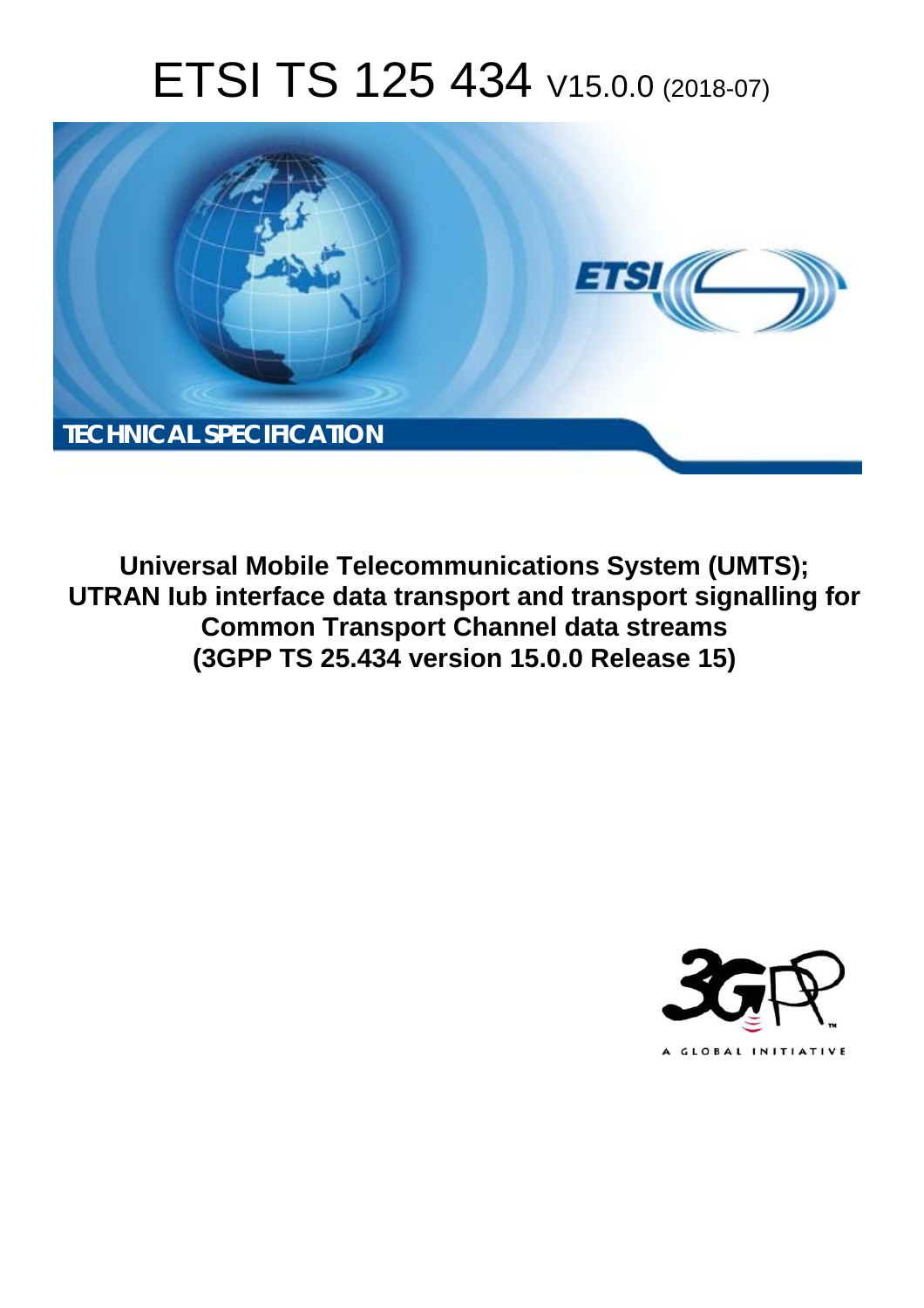Reference RTS/TSGR-0325434vf00

> Keywords UMTS

#### *ETSI*

#### 650 Route des Lucioles F-06921 Sophia Antipolis Cedex - FRANCE

Tel.: +33 4 92 94 42 00 Fax: +33 4 93 65 47 16

Siret N° 348 623 562 00017 - NAF 742 C Association à but non lucratif enregistrée à la Sous-Préfecture de Grasse (06) N° 7803/88

#### *Important notice*

The present document can be downloaded from: <http://www.etsi.org/standards-search>

The present document may be made available in electronic versions and/or in print. The content of any electronic and/or print versions of the present document shall not be modified without the prior written authorization of ETSI. In case of any existing or perceived difference in contents between such versions and/or in print, the only prevailing document is the print of the Portable Document Format (PDF) version kept on a specific network drive within ETSI Secretariat.

Users of the present document should be aware that the document may be subject to revision or change of status. Information on the current status of this and other ETSI documents is available at <https://portal.etsi.org/TB/ETSIDeliverableStatus.aspx>

If you find errors in the present document, please send your comment to one of the following services: <https://portal.etsi.org/People/CommiteeSupportStaff.aspx>

#### *Copyright Notification*

No part may be reproduced or utilized in any form or by any means, electronic or mechanical, including photocopying and microfilm except as authorized by written permission of ETSI. The content of the PDF version shall not be modified without the written authorization of ETSI. The copyright and the foregoing restriction extend to reproduction in all media.

> © ETSI 2018. All rights reserved.

**DECT**TM, **PLUGTESTS**TM, **UMTS**TM and the ETSI logo are trademarks of ETSI registered for the benefit of its Members. **3GPP**TM and **LTE**TM are trademarks of ETSI registered for the benefit of its Members and of the 3GPP Organizational Partners. **oneM2M** logo is protected for the benefit of its Members.

**GSM**® and the GSM logo are trademarks registered and owned by the GSM Association.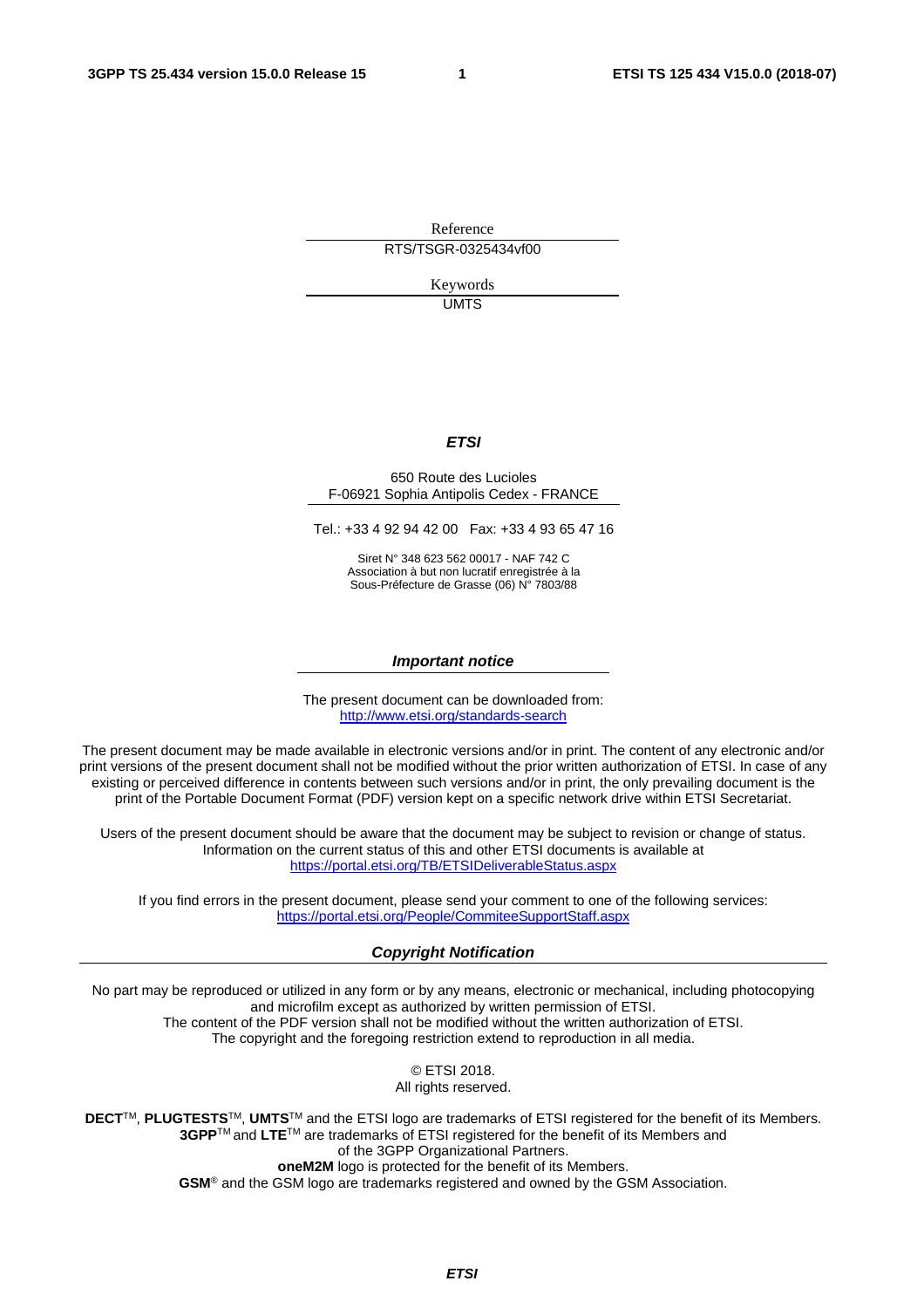### Intellectual Property Rights

#### Essential patents

IPRs essential or potentially essential to normative deliverables may have been declared to ETSI. The information pertaining to these essential IPRs, if any, is publicly available for **ETSI members and non-members**, and can be found in ETSI SR 000 314: *"Intellectual Property Rights (IPRs); Essential, or potentially Essential, IPRs notified to ETSI in respect of ETSI standards"*, which is available from the ETSI Secretariat. Latest updates are available on the ETSI Web server ([https://ipr.etsi.org/\)](https://ipr.etsi.org/).

Pursuant to the ETSI IPR Policy, no investigation, including IPR searches, has been carried out by ETSI. No guarantee can be given as to the existence of other IPRs not referenced in ETSI SR 000 314 (or the updates on the ETSI Web server) which are, or may be, or may become, essential to the present document.

#### **Trademarks**

The present document may include trademarks and/or tradenames which are asserted and/or registered by their owners. ETSI claims no ownership of these except for any which are indicated as being the property of ETSI, and conveys no right to use or reproduce any trademark and/or tradename. Mention of those trademarks in the present document does not constitute an endorsement by ETSI of products, services or organizations associated with those trademarks.

### Foreword

This Technical Specification (TS) has been produced by ETSI 3rd Generation Partnership Project (3GPP).

The present document may refer to technical specifications or reports using their 3GPP identities, UMTS identities or GSM identities. These should be interpreted as being references to the corresponding ETSI deliverables.

The cross reference between GSM, UMTS, 3GPP and ETSI identities can be found under [http://webapp.etsi.org/key/queryform.asp.](http://webapp.etsi.org/key/queryform.asp)

### Modal verbs terminology

In the present document "**shall**", "**shall not**", "**should**", "**should not**", "**may**", "**need not**", "**will**", "**will not**", "**can**" and "**cannot**" are to be interpreted as described in clause 3.2 of the [ETSI Drafting Rules](https://portal.etsi.org/Services/editHelp!/Howtostart/ETSIDraftingRules.aspx) (Verbal forms for the expression of provisions).

"**must**" and "**must not**" are **NOT** allowed in ETSI deliverables except when used in direct citation.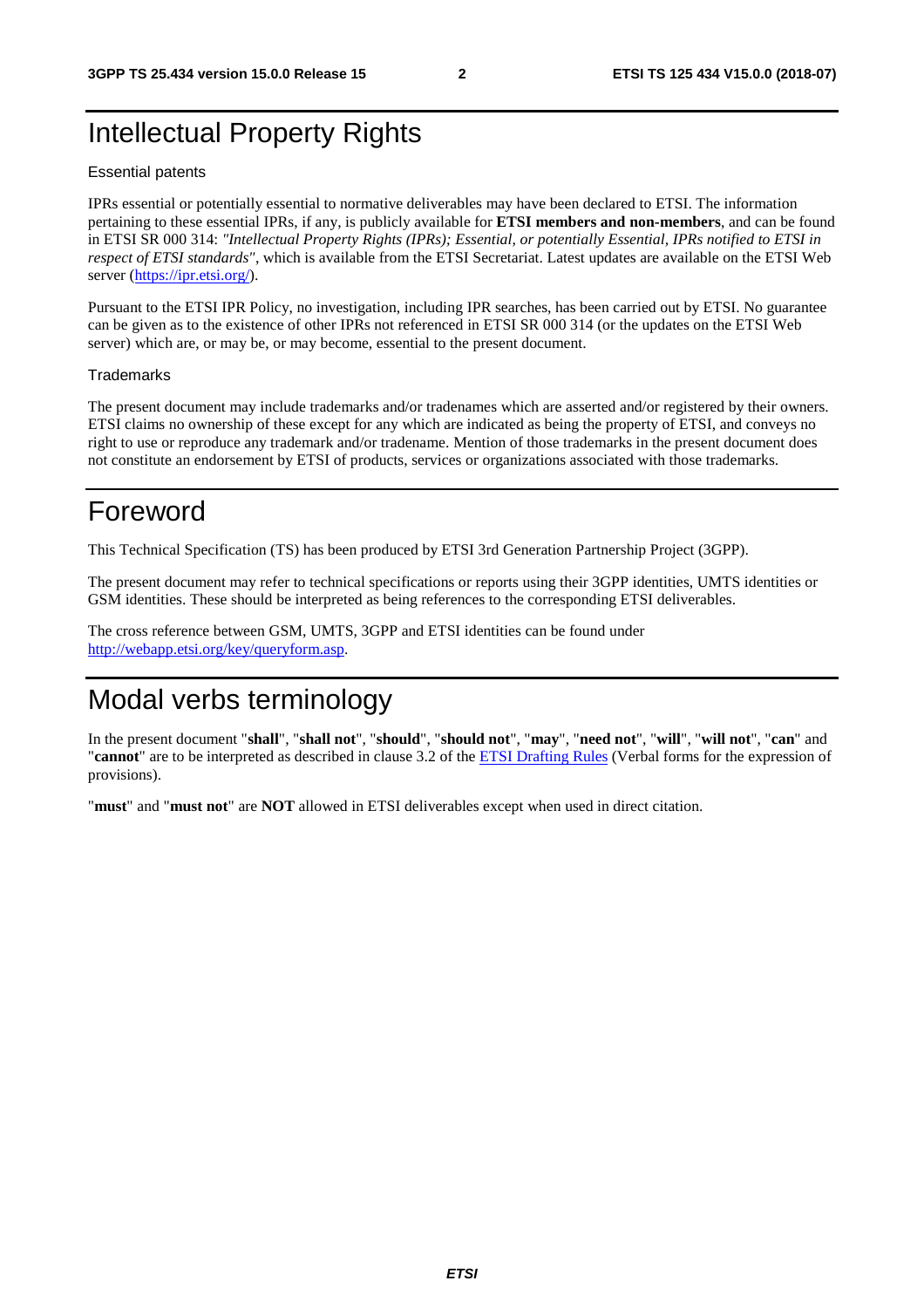# Contents

| 1                                                                                     |  |  |  |  |  |  |  |
|---------------------------------------------------------------------------------------|--|--|--|--|--|--|--|
| 2                                                                                     |  |  |  |  |  |  |  |
| 3                                                                                     |  |  |  |  |  |  |  |
| 3.1                                                                                   |  |  |  |  |  |  |  |
| 3.2<br>3.3                                                                            |  |  |  |  |  |  |  |
| 3.4                                                                                   |  |  |  |  |  |  |  |
| $\overline{4}$                                                                        |  |  |  |  |  |  |  |
| 4.1                                                                                   |  |  |  |  |  |  |  |
| 4.1.1                                                                                 |  |  |  |  |  |  |  |
| 4.2                                                                                   |  |  |  |  |  |  |  |
| 5                                                                                     |  |  |  |  |  |  |  |
| 5.1                                                                                   |  |  |  |  |  |  |  |
| 5.2                                                                                   |  |  |  |  |  |  |  |
| 5.3                                                                                   |  |  |  |  |  |  |  |
| Iub Transport Signalling Application for Common Transport Channel Data Streams10<br>6 |  |  |  |  |  |  |  |
| 6.1<br>6.2                                                                            |  |  |  |  |  |  |  |
|                                                                                       |  |  |  |  |  |  |  |
| 6.3                                                                                   |  |  |  |  |  |  |  |
| 7<br>7.1                                                                              |  |  |  |  |  |  |  |
|                                                                                       |  |  |  |  |  |  |  |
| 7.2<br>7.3                                                                            |  |  |  |  |  |  |  |
|                                                                                       |  |  |  |  |  |  |  |
| 8                                                                                     |  |  |  |  |  |  |  |
| <b>Annex A (informative):</b>                                                         |  |  |  |  |  |  |  |
|                                                                                       |  |  |  |  |  |  |  |

 $\mathbf{3}$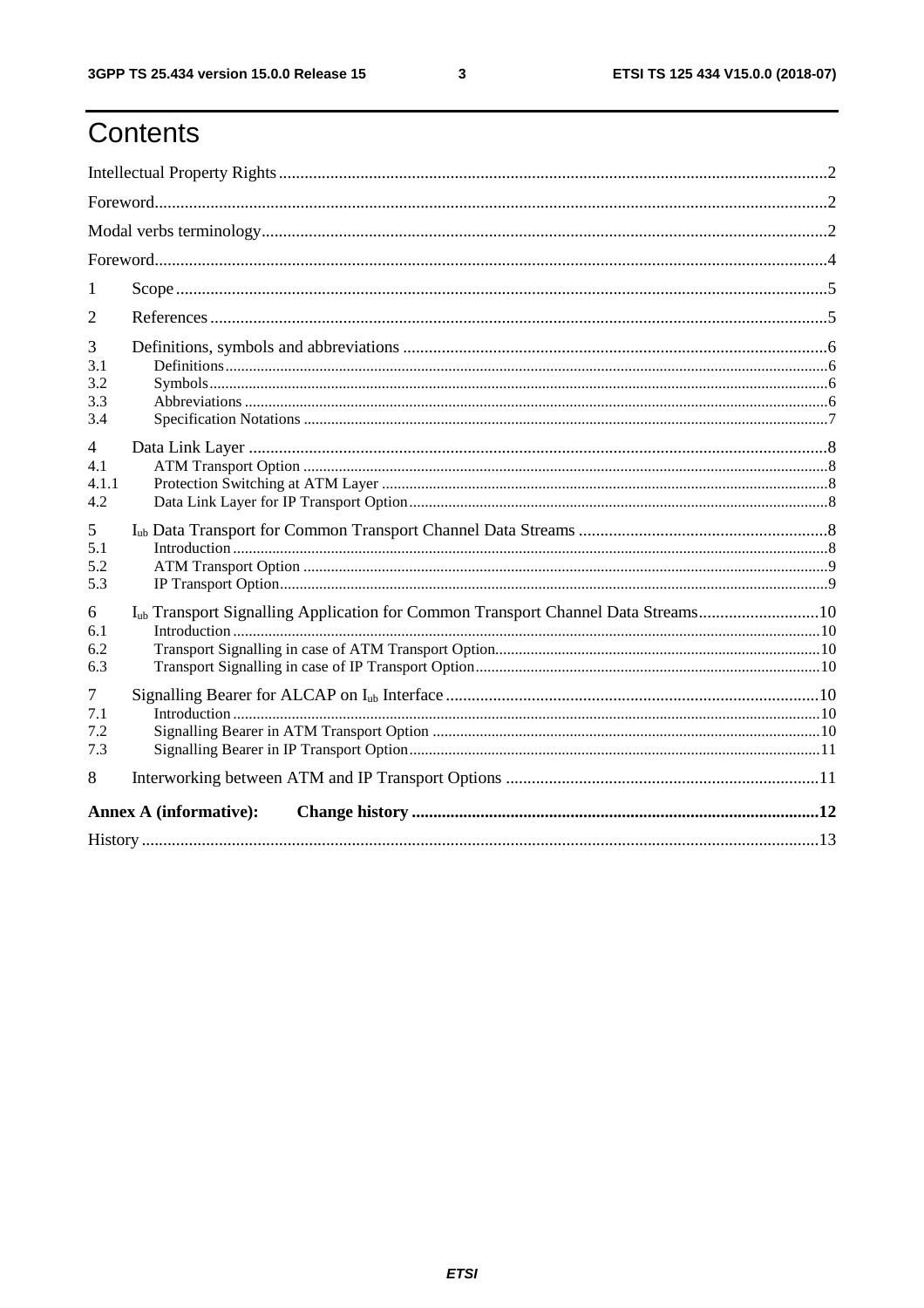# Foreword

This Technical Specification (TS) has been produced by the 3rd Generation Partnership Project (3GPP).

The contents of the present document are subject to continuing work within the TSG and may change following formal TSG approval. Should the TSG modify the contents of the present document, it will be re-released by the TSG with an identifying change of release date and an increase in version number as follows:

Version x.y.z

where:

- x the first digit:
	- 1 presented to TSG for information;
	- 2 presented to TSG for approval;
	- 3 or greater indicates TSG approved document under change control.
- y the second digit is incremented for all changes of substance, i.e. technical enhancements, corrections, updates, etc.
- z the third digit is incremented when editorial only changes have been incorporated in the document.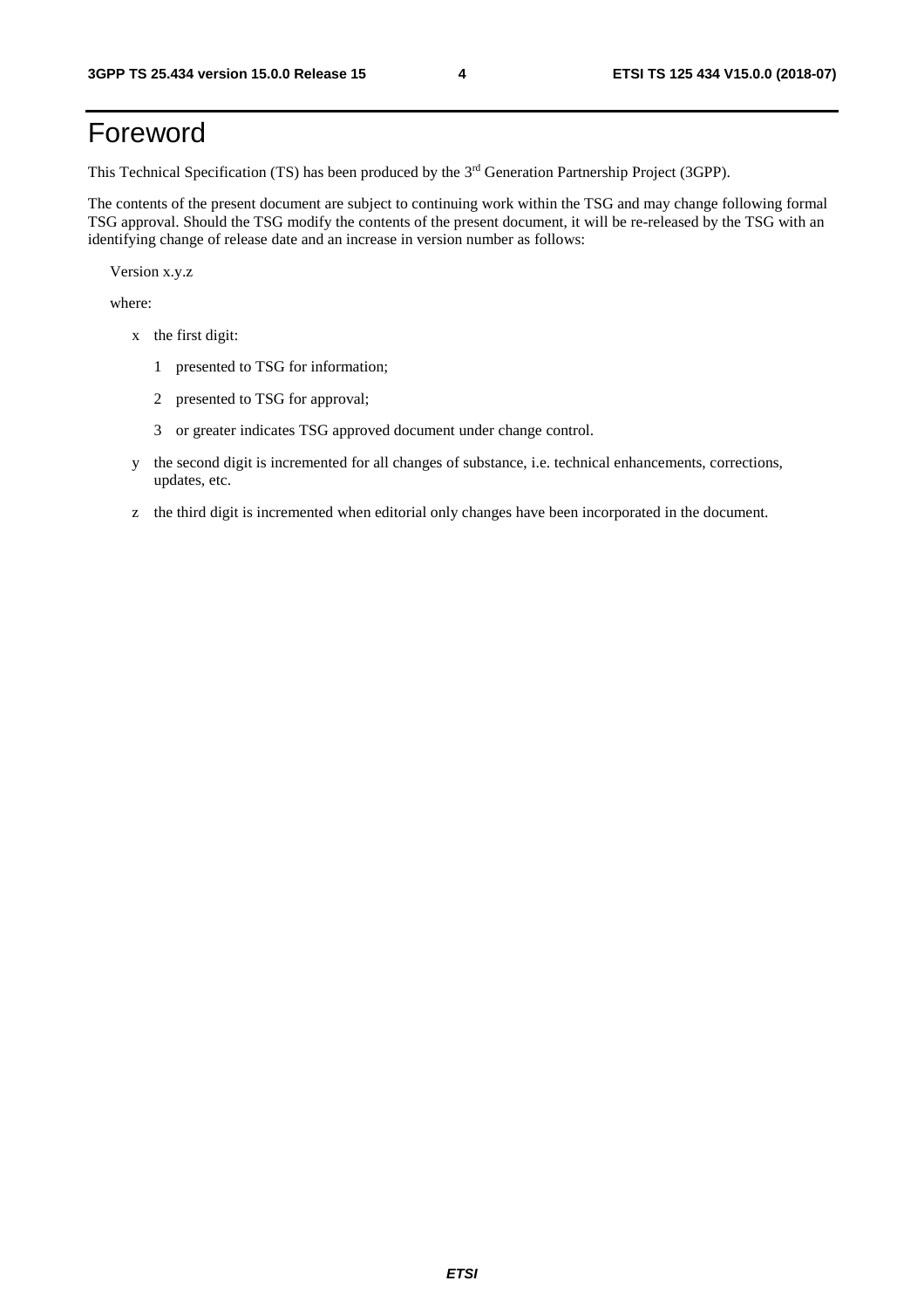### 1 Scope

The present document shall provide a specification of the UTRAN RNC-Node B (Iub) interface Data Transport and Transport Signalling for Common Transport Channel data streams.

# 2 References

The following documents contain provisions which, through reference in this text, constitute provisions of the present document.

- References are either specific (identified by date of publication, edition number, version number, etc.) or non-specific.
- For a specific reference, subsequent revisions do not apply.
- For a non-specific reference, the latest version applies. In the case of a reference to a 3GPP document (including a GSM document), a non-specific reference implicitly refers to the latest version of that document *in the same Release as the present document*.
- [1] ITU-T Recommendation I.363.2 (2000-11): "B-ISDN ATM Adaptation layer specification: Type 2 AAL".
- [2] ITU-T Recommendation I.366.1 (1998-06): "Segmentation and Reassembly Service Specific Convergence Sublayer for the AAL type 2".
- [3] ITU-T Recommendation Q.2630.1 (1999-12): "AAL type 2 signalling protocol (Capability Set 1)".
- [4] ITU-T Recommendation Q.2110 (1994-07): "B-ISDN ATM adaptation layer Service Specific Connection Oriented Protocol (SSCOP)".
- [5] ITU-T Recommendation Q.2130 (1994-07): "B-ISDN signalling ATM adaptation Layer Service Specific Coordination Function for Support of Signalling at the User Network Interface (SSCF at UNI)".
- [6] ITU-T Recommendation Q.2150.2 (1999-12): "Signalling transport converter on SSCOP and SSCOPMCE".
- [7] ITU-T Recommendation I.361 (1995-11): "B-ISDN ATM layer specification".
- [8] ITU-T Recommendation I.630 (1999-02): "ATM protection switching".
- [9] ITU-T Recommendation Q.2630.2 (2000-12): "AAL Type 2 signalling protocol (Capability Set 2)".
- [10] ITU-T Recommendation E.191 (2000-03): "B-ISDN addressing".
- [11] ITU-T Recommendation X.213 (1995-11): "Information Technology Open Systems Interconnection - Network Service Definition".
- [12] IETF RFC 768, (1980-08): "User Datagram Protocol".
- [13] IETF RFC 2460, (1998-12): "Internet Protocol, Version 6 (IPv6) Specification".
- [14] **IETF RFC 791, (1981-09): "Internet Protocol".**
- [15] IETF RFC 2474, (1998-12): "Definition of the Differentiated Services Field (DS Field) in the IPv4 and IPv6 Headers".
- [16] IETF RFC 1661, (1994-07): "The Point-to-Point Protocol (PPP)".
- [17] **IETF RFC 1662, (1994-07): "PPP in HDLC-like Framing".**
- [18] **IETF RFC 2507, (1999-02): "IP header compression".**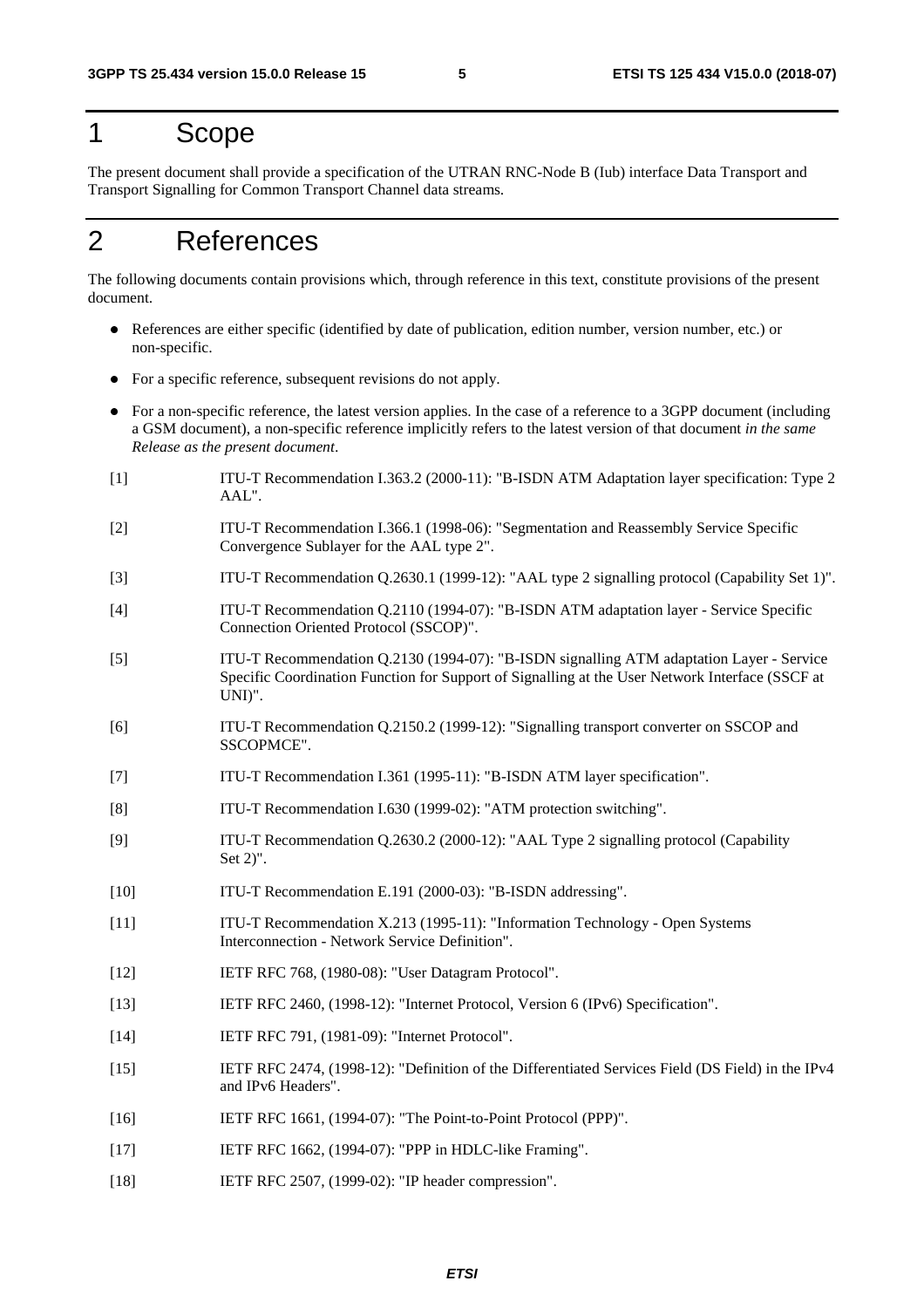- [19] IETF RFC 1990, (1996-08): "The PPP Multilink Protocol (MP)".
- [20] IETF RFC 2686, (1999-09): "The Multi-Class Extension to Multi-Link PPP".
- [21] Void
- [22] 3GPP TS 25.401, "UTRAN Overall Description"
- [23] 3GPP TS 25.426, "UTRAN Iur and Iub Interface Data Transport & Transport Signalling for DCH Data Streams"
- [24] IETF RFC 3153, (2001-08): "PPP Multiplexing".
- [25] IETF RFC 2364, (1998-07): "PPP over AAL5".
- [26] IETF RFC 3031, (2001-01): "Multiprotocol Label Switching Architecture".
- [27] ITU-T Recommendation E.164 (1997-05): "The international public telecommunication numbering plan".
- [28] IETF RFC 3376 (2002-10), "Internet Group Management Protocol, Version 3".
- [29] IETF RFC 3810 (2004-06), "Multicast Listener Discovery Version 2 (MLDv2) for IPv6".
- [30] IETF RFC 3544, (2003-07): "IP Header Compression over PPP".

# 3 Definitions, symbols and abbreviations

For the purposes of the present document, the following abbreviations apply:

#### 3.1 Definitions

For the purposes of the present document, the following terms and definitions apply.

**ALCAP:** "ALCAP" is a generic name for the transport signalling protocol used to setup and tear down transport bearers.

**IP UTRAN node**: An UTRAN Node supporting the IP Transport Option

#### 3.2 Symbols

Void.

#### 3.3 Abbreviations

| AAL              | <b>ATM Adaption Layer</b>          |
|------------------|------------------------------------|
| AAL <sub>2</sub> | AAL Type 2                         |
| <b>ATM</b>       | Asynchronous Transfer Mode         |
| <b>CPCS</b>      | Common Part Convergence Sublayer   |
| <b>CPS</b>       | Common Part Sublayer               |
| <b>DSCH</b>      | Downlink Shared Channel            |
| <b>FACH</b>      | Forward Access Channel             |
| FP               | Frame Protocol                     |
| <b>HDLC</b>      | High-level Data Link Control       |
| <b>HS-DSCH</b>   | High Speed Downlink Shared Channel |
| <b>IP</b>        | Internet Protocol                  |
| LC               | Link Characteristics               |
| <b>PPP</b>       | Point-to-Point Protocol            |
| PT               | Path Type                          |
| <b>RACH</b>      | Random Access Channel              |
| <b>RNC</b>       | Radio Network Controller           |
| SAAL             | Signalling ATM Adaption Layer      |
| SAR              | Segmentation And Reassembly        |
|                  |                                    |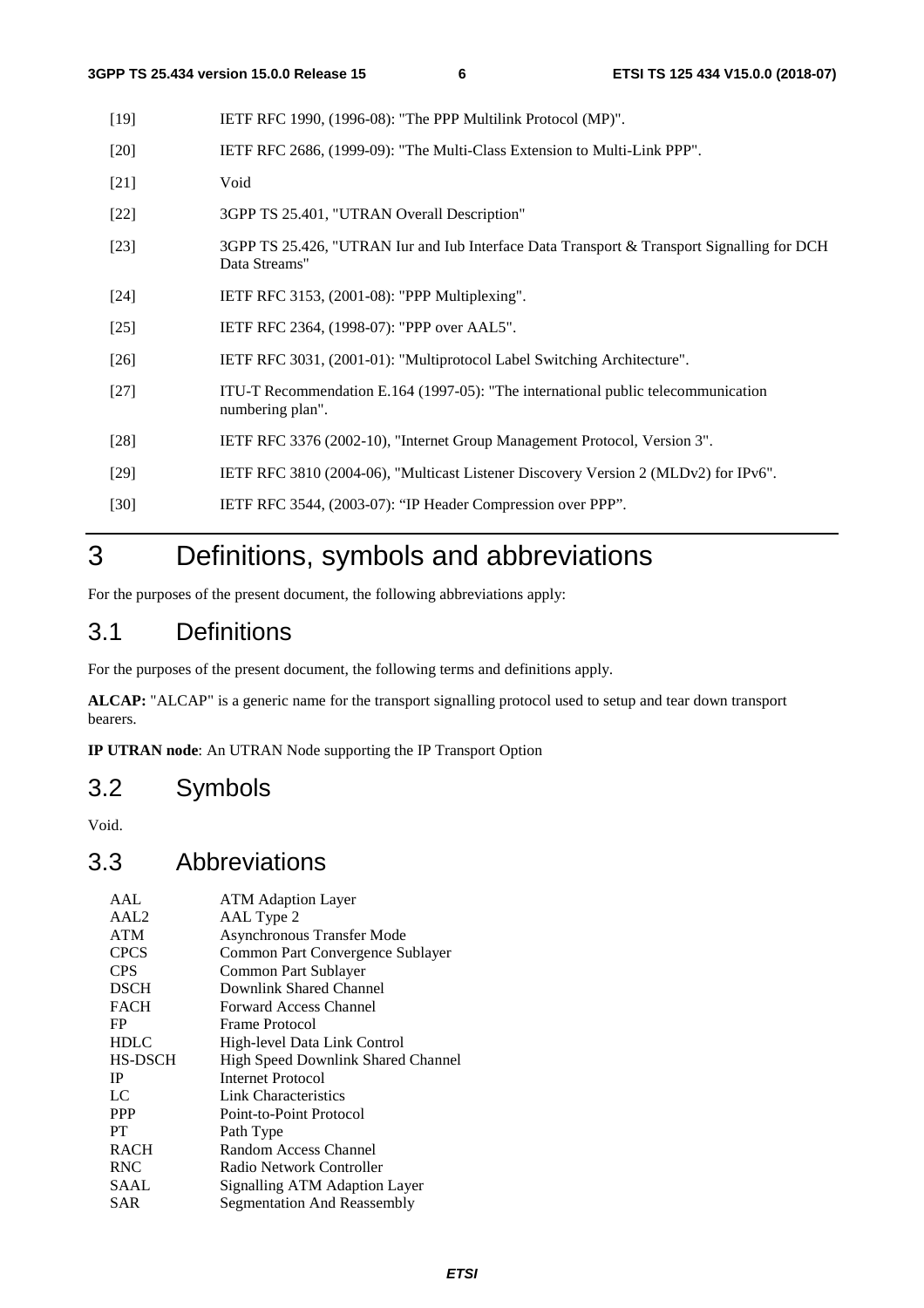| <b>SSCF</b>  | Service Specific Co-ordination Function       |
|--------------|-----------------------------------------------|
| <b>SSCOP</b> | Service Specific Connection Oriented Protocol |
| <b>SSCS</b>  | Service Specific Convergence Sublayer         |
| <b>SSSAR</b> | Service Specific Segmentation And Reassembly  |
| <b>STC</b>   | <b>Signalling Transport Converter</b>         |
| <b>UDP</b>   | <b>User Datagram Protocol</b>                 |
| <b>UMTS</b>  | Universal Mobile Telecommunication Network    |
| <b>UNI</b>   | User-Network Interface                        |
| <b>USCH</b>  | <b>Uplink Shared Channel</b>                  |
| <b>UTRAN</b> | <b>UMTS Terrestrial Radio Access Network</b>  |
|              |                                               |

#### 3.4 Specification Notations

For the purposes of the present document, the following notations apply:

- [FDD] This tagging of a word indicates that the word preceding the tag "[FDD]" applies only to FDD. This tagging of a heading indicates that the heading preceding the tag "[FDD]" and the section following the heading applies only to FDD.
- [TDD] This tagging of a word indicates that the word preceding the tag "[TDD]" applies only to TDD, including 3.84Mcps TDD, 7.68Mcps TDD and 1.28Mcps TDD. This tagging of a heading indicates that the heading preceding the tag "[TDD]" and the section following the heading applies only to TDD, including 3.84Mcps TDD, 7.68Mcps TDD and 1.28Mcps TDD.
- [3.84Mcps TDD] This tagging of a word indicates that the word preceding the tag "[3.84Mcps TDD]" applies only to 3.84Mcps TDD. This tagging of a heading indicates that the heading preceding the tag "[3.84Mcps TDD]" and the section following the heading applies only to 3.84Mcps TDD.
- [1.28Mcps TDD] This tagging of a word indicates that the word preceding the tag "[1.28Mcps TDD]" applies only to 1.28Mcps TDD. This tagging of a heading indicates that the heading preceding the tag "[1.28Mcps TDD]" and the section following the heading applies only to 1.28Mcps TDD.
- [7.68Mcps TDD] This tagging of a word indicates that the word preceding the tag "[7.68Mcps TDD]" applies only to 7.68Mcps TDD. This tagging of a heading indicates that the heading preceding the tag "[7.68Mcps TDD]" and the section following the heading applies only to 7.68Mcps TDD.
- [FDD …] This tagging indicates that the enclosed text following the "[FDD " applies only to FDD. Multiple sequential paragraphs applying only to FDD are enclosed separately to enable insertion of TDD specific (or common) paragraphs between the FDD specific paragraphs.
- [TDD …] This tagging indicates that the enclosed text following the "[TDD " applies only to TDD including 3.84Mcps TDD, 7.68Mcps TDD and 1.28Mcps TDD. Multiple sequential paragraphs applying only to TDD are enclosed separately to enable insertion of FDD specific (or common) paragraphs between the TDD specific paragraphs.
- [3.84Mcps TDD …] This tagging indicates that the enclosed text following the "[3.84Mcps TDD " applies only to 3.84Mcps TDD. Multiple sequential paragraphs applying only to 3.84Mcps TDD are enclosed separately to enable insertion of FDD and TDD specific (or common) paragraphs between the 3.84Mcps TDD specific paragraphs.
- [1.28Mcps TDD …] This tagging indicates that the enclosed text following the "[1.28Mcps TDD " applies only to 1.28Mcps TDD. Multiple sequential paragraphs applying only to 1.28Mcps TDD are enclosed separately to enable insertion of FDD and TDD specific (or common) paragraphs between the 1.28Mcps TDD specific paragraphs.
- [7.68Mcps TDD ...] This tagging indicates that the enclosed text following the "[7.68Mcps TDD " applies only to 7.68Mcps TDD. Multiple sequential paragraphs applying only to 7.68Mcps TDD are enclosed separately to enable insertion of FDD and TDD specific (or common) paragraphs between the 7.68Mcps TDD specific paragraphs.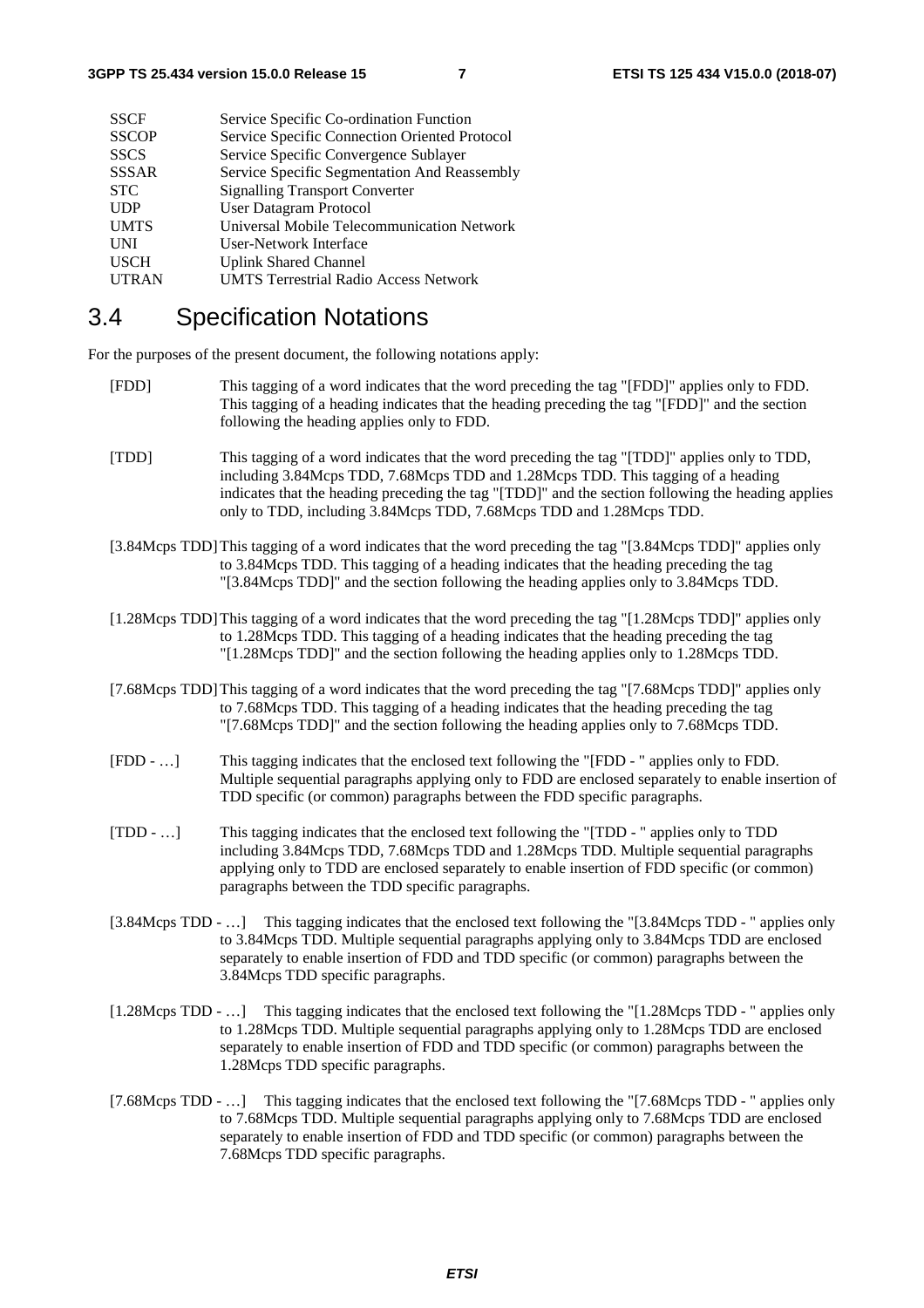### 4 Data Link Layer

#### 4.1 ATM Transport Option

ATM shall be used in the transport network user plane and the transport network control plane according to ITU-T Recommendation I.361 [7].

#### 4.1.1 Protection Switching at ATM Layer

If redundancy of pathways at ATM layer between RNC and Node B is supported, it shall be implemented using ATM Protection Switching according to ITU-T Recommendation I.630 [8].

### 4.2 Data Link Layer for IP Transport Option

An RNC or Node B supporting IP Transport Option shall support the PPP protocol with HDLC framing (IETF RFC 1661 [16], IETF RFC 1662 [17]).

NOTE: This does not preclude the single implementation and use of any other L2/L1 protocols (e.g. PPPMux/AAL5/ATM (IETF RFC 3153 [24], IETF RFC 2364 [25]), PPP/AAL2/ATM, Ethernet, MPLS/ATM (IETF RFC 3031 [26]), etc.) fulfilling the UTRAN requirements towards the upper layers.

An RNC or Node B supporting IP transport option and having interfaces connected via low bandwidth PPP links like E1/T1/J1 shall also support IP Header Compression (IETF RFC 2507 [18]) and the PPP extensions ML/MC-PPP (IETF RFC 1990 [19], IETF RFC 2686 [20]). In this case, negotiation of header compression (IETF RFC 2507 [18]) over PPP shall be performed via (IETF RFC 3544 [30]).

# 5 Iub Data Transport for Common Transport Channel Data Streams

#### 5.1 Introduction

This subclause specifies the transport layers that support Common Transport Channel (FACH, RACH, PCH, DSCH, HS-DSCH, USCH [TDD]) data streams.

There are two options for protocol suites for transport of RACH, FACH, USCH [TDD], DSCH and HS-DSCH Iub data streams:

- 1) ATM Transport Option
- 2) IP Transport Option

The following figure 1 shows the protocol stacks of these two options: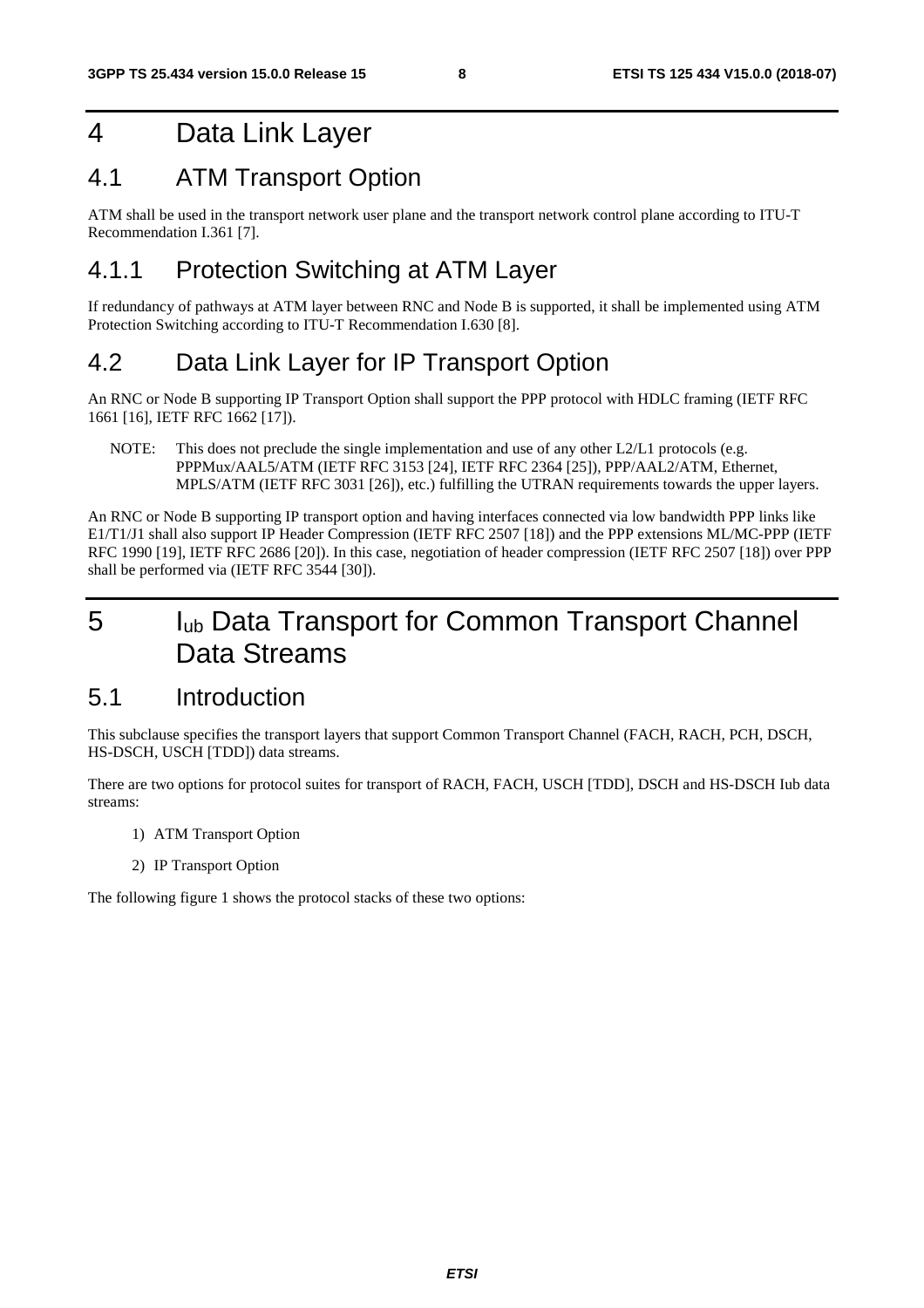

#### **Figure 1: Protocol stack for the transport of RACH, FACH, PCH, DSCH [TDD], USCH [TDD] and HS-DSCH Iub data streams**

#### 5.2 ATM Transport Option

ATM and AAL2 (ITU-T Rec. I.363.2 [1] and ITU-T Rec. I.366.1 [2]) are used at the standard transport layer for Iub RACH, FACH, PCH, DSCH [TDD], USCH [TDD], HS-DSCH data streams.

The Service Specific Segmentation and Reassembly (SSSAR) sublayer is used for the segmentation and reassembly of AAL2 SDUs (i.e. SSSAR is only considered from ITU-T Recommendation I.366.1 [2]).

#### 5.3 IP Transport Option

UDP (IETF RFC 768 [12]) over IP shall be supported as the transport for RACH, FACH, PCH, DSCH [TDD], USCH [TDD] and HS-DSCH data streams on Iub Interface. The data link layer is as specified in chapter 4.2

An IP UTRAN node shall support IPv6 (IETF RFC 2460 [13]). The support of IPv4 (IETF RFC 791 [14]) is optional.

NOTE: This does not preclude single implementation and use of IPv4.

IP dual stack is recommended for the potential transition period from IPv4 to IPv6 in the transport network.

The transport bearer is identified by the UDP port number and the IP address (source UDP port number, destination UDP port number, source IP address, destination IP address).

The source IP address and destination IP address exchanged via Radio Network Layer on the Iur/Iub interface shall use the NSAP structure. See sub clause 6.1.8.2 of TS 25.401 [22].

IP Differentiated Services code point marking (IETF RFC 2474 [15]) shall be supported. The mapping between traffic categories and Diffserv code points shall be configurable by O&M for each traffic category. Traffic categories are implementation-specific and may be determined from the application parameters.

IP multicast (IETF RFC 3376 [28], IETF RFC 3810 [29]) may be supported for FACH data streams on Iub Interface if the security of RAN will not be compromised. This can be guaranteed in a closed IP based RAN.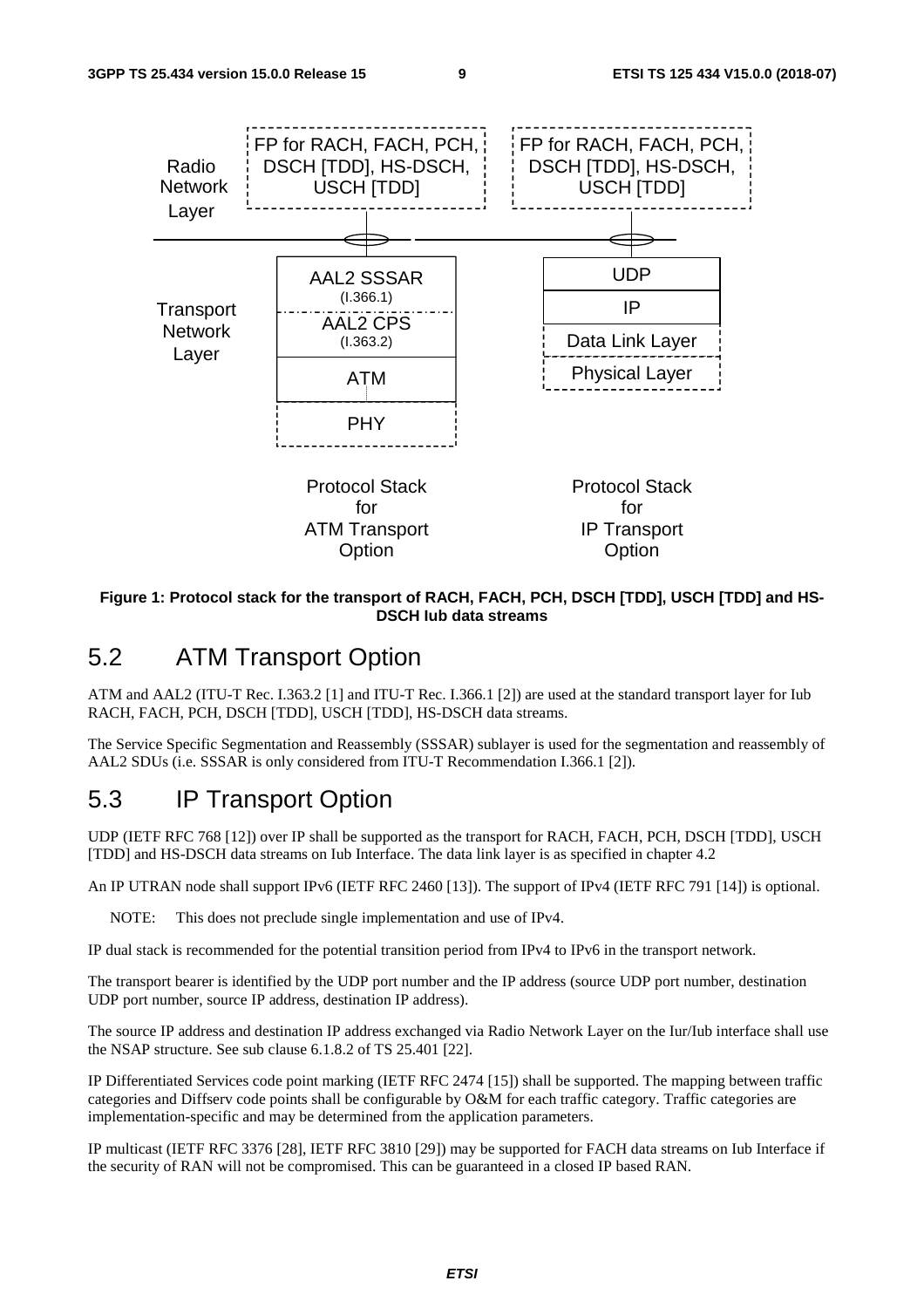# 6 I<sub>ub</sub> Transport Signalling Application for Common Transport Channel Data Streams

### 6.1 Introduction

This subclause specifies the transport signalling protocol(s) used to establish the user plane transport bearers. The protocol stack is shown in clause 7 (figure 2).

### 6.2 Transport Signalling in case of ATM Transport Option

Q.2630.2 as developed by ITU-T [9] is selected as the standard AAL2 signalling protocol for Iub. ITU-T Recommendation Q.2630.2 [9] adds new optional capabilities to ITU-T Recommendation Q.2630.1 [3].

Binding ID provided by the radio network layer shall be copied in SUGR parameter of ESTABLISH.request primitive of ITU-T Rec. Q.2630.2 [9]. The binding identifier shall already be assigned and tied to a radio application procedure when the Establish Request message is received over the Iub interface in the Node B.

User Plane Transport bearers are established and in all normal cases released by the ALCAP in the Controlling RNC. The Node B shall initiate release of the user plane transport bearers for the removed common channels that were remaining within the cell when the cell is deleted.

AAL2 transport layer addressing is based on embedded E.164 (ITU-T Rec. E.164 [27]) or other AESA variants of the NSAP addressing format (ITU-T Rec. E.191 [10], ITU-T Rec. X.213 [11]). Native E.164 addressing (ITU-T Rec. E.164 [27]) shall not be used.

If there is an AAL2 switching function in the transport network layer of the interface, the Link Characteristics parameter (LC) shall be included in the Establish Request message and in the Modification Request message of AAL2 signalling protocol.

If there is an AAL2 switching function in the transport network layer of the interface, the Path Type parameter (PT) may be included in the Establish Request message of AAL2 signalling protocol for prioritisation at ATM level.

If the value in either the Maximum CPS-SDU Bit Rate or the Average CPS-SDU Bit Rate of the Link Characteristics (LC) in AAL2 signalling messages as specified in reference ITU-T Rec. Q.2630.2 [9] is 2048 Kbit/s, it shall be interpreted as bit rate 2048 Kbit/s or higher.

NOTE: Separation of traffic (e.g. HSDPA) using this modified ITU-T Rec. 0.2630.2 [9] from other traffic is highly recommended. Otherwise the bursty nature of the HSDPA traffic in combination with the unknown traffic volume per connection for bit rates exceeding 2048 Kbit/s may decrease the QoS of all traffic within the same AAL type 2 path.

### 6.3 Transport Signalling in case of IP Transport Option

An ALCAP protocol is not required in case both UTRAN Nodes (RNC and Node B) are using the IP Transport Option.

# 7 Signalling Bearer for ALCAP on I<sub>ub</sub> Interface

### 7.1 Introduction

This subclause specifies the signalling bearer protocol stack which supports the ALCAP.

# 7.2 Signalling Bearer in ATM Transport Option

SAAL-UNI is the standard signalling bearer for the AAL Type Signalling protocol (ITU-T Rec. Q.2630.2 [9]) on Iub (ITU-T Rec. Q.2110 [4], ITU-T Rec. Q.2130 [5]). The protocol stack is shown in figure 2.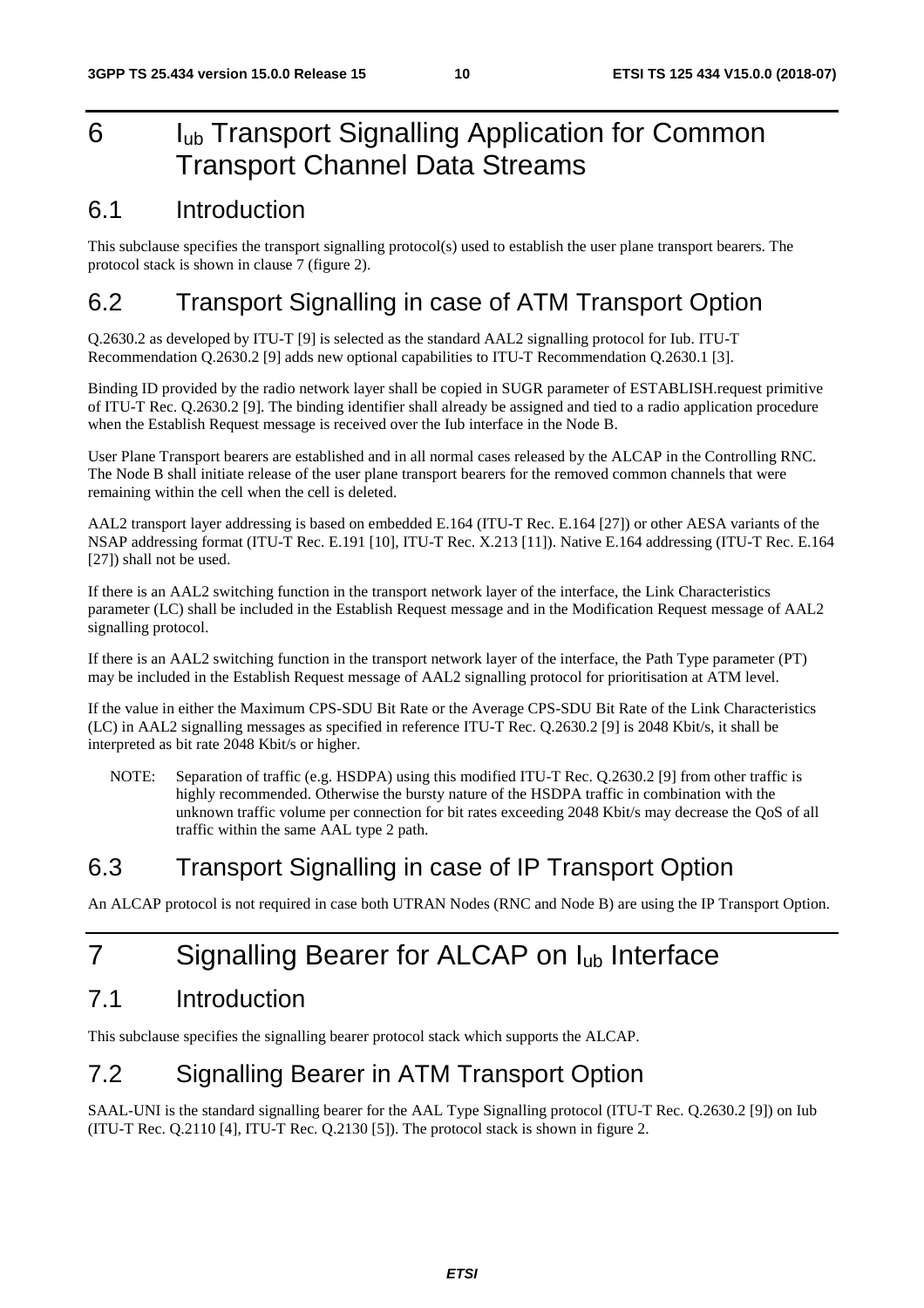

#### **Figure 2: Transport Network Control plane protocol structure on Iub in case of ATM Transport Option**

The signalling transport converter (STC) relevant for Iub is ITU-T Recommendation Q.2150.2 [6]. The AAL5 Common Part contains CPCS and SAR.

### 7.3 Signalling Bearer in IP Transport Option

An ALCAP protocol is not required in case of both UTRAN Nodes (RNC and Node B) are using the IP Transport Option.

# 8 Interworking between ATM and IP Transport Options

An RNC or Node B supporting IP transport option shall provide interworking to an RNC or Node B supporting only ATM transport option. The interworking alternatives are defined in TS 25.426 [23].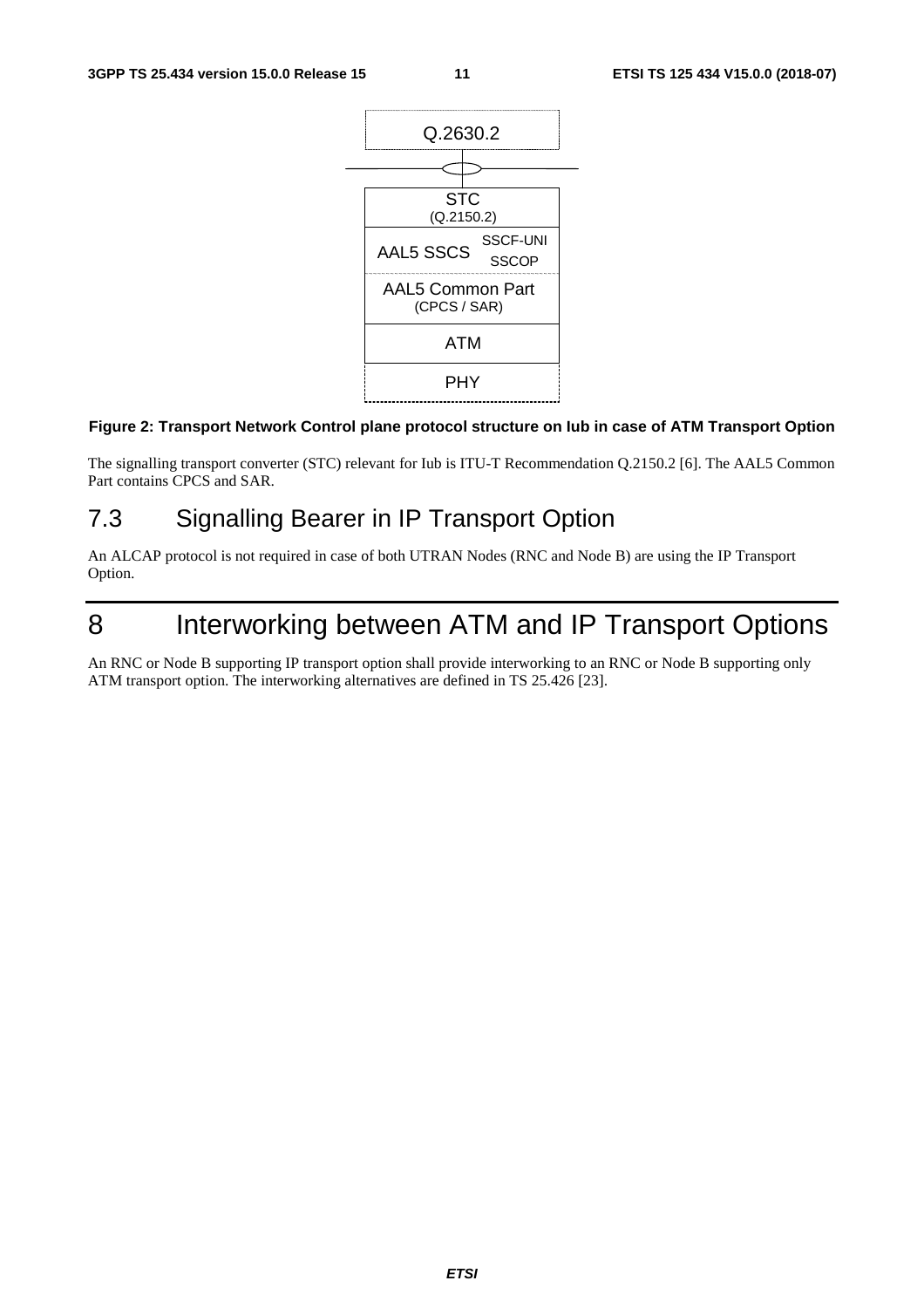# Annex A (informative): Change history

| Date /<br><b>TSG</b> | TSG Doc. ICR   |  | <b>Rev Subject/Comment</b>                                 | <b>New</b> |
|----------------------|----------------|--|------------------------------------------------------------|------------|
| $12/2008$ -          |                |  | Creation of Rel-8 version based on y7.2.0                  | 8.0.0      |
| $12/2009$ -          |                |  | Creation of Rel-9 version based on v8.0.0                  | 9.0.0      |
| $ SP-49 $            | SP-100629      |  | Clarification on the use of References (TS 21.801 CR#0030) | 9.0.1      |
| 03/2011              |                |  | Creation of Rel-10 version based on v9.0.1                 | 10.0.0     |
| 52                   | RP-110684 0040 |  | Correction of References in TS 25.434                      | 10.1.0     |
| 52                   | RP-110685 0041 |  | Update of References in TS 25.434                          | 10.1.0     |
| 09/2012              |                |  | Update to Rel-11 version (MCC)                             | 11.0.0     |
| 09/2014              |                |  | Update to Rel-12 version (MCC)                             | 12.0.0     |
| 12/2015              |                |  | Update to Rel-13 version (MCC)                             | 13.0.0     |

| <b>Change history</b> |                |                          |           |  |  |                                                    |            |
|-----------------------|----------------|--------------------------|-----------|--|--|----------------------------------------------------|------------|
| <b>Date</b>           | <b>Meeting</b> | <b>TDoc</b>              | <b>CR</b> |  |  | <b>Rev Cat Subject/Comment</b>                     | <b>New</b> |
|                       |                |                          |           |  |  |                                                    | version    |
| 2017-03               | SA#75          |                          |           |  |  | Promotion to Release 14 without technical change   | 14.0.0     |
| 2018-07               | SA#80          | $\overline{\phantom{0}}$ | -         |  |  | I Promotion to Release 15 without technical change | 15.0.0     |